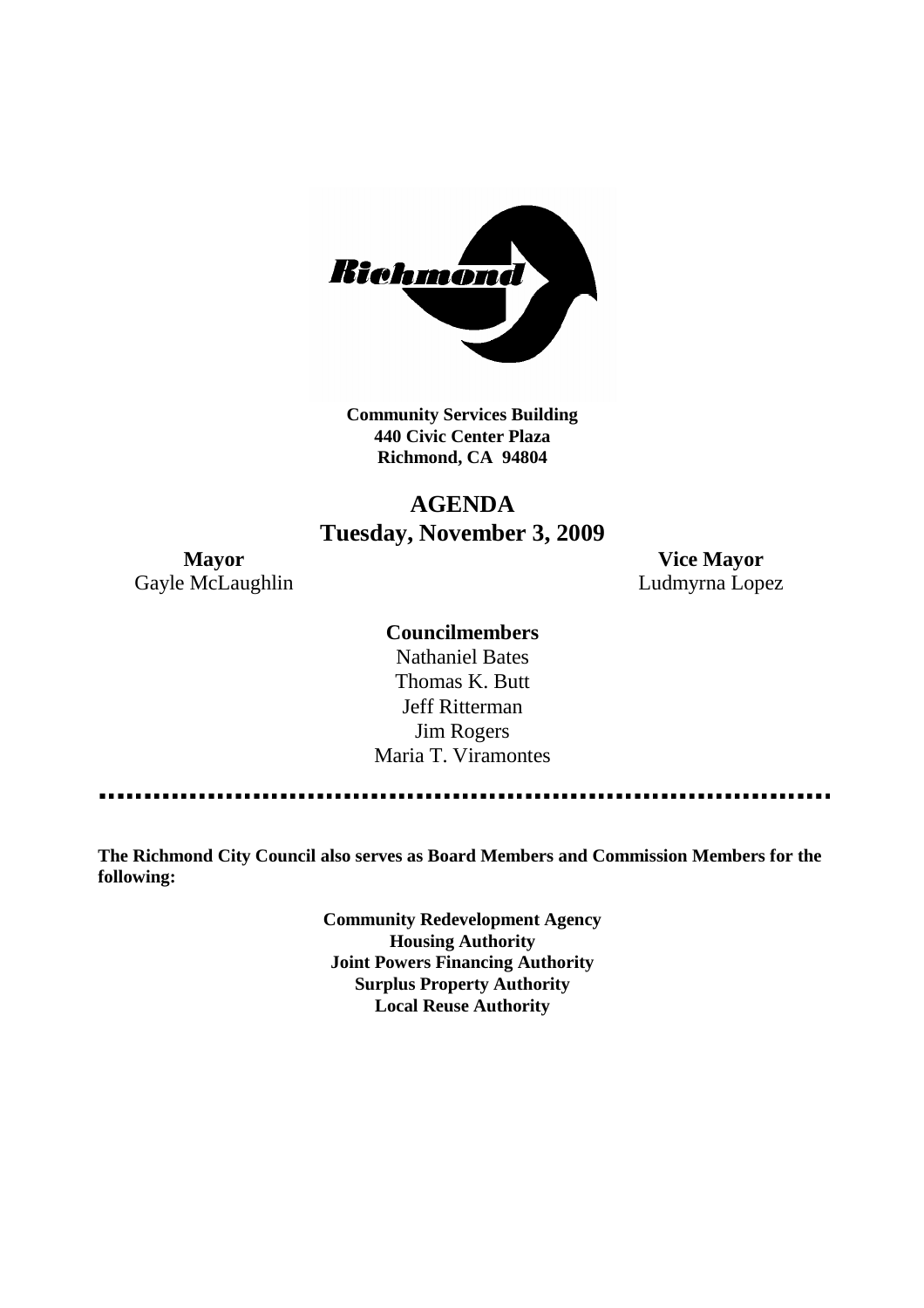# **MEETING PROCEDURES**

The City of Richmond encourages community participation at its City Council meetings and has established procedures that are intended to accommodate public input in a timely and time-sensitive way. As a courtesy to all members of the public who wish to participate in City Council meetings, please observe the following procedures:

**PUBLIC COMMENT ON AGENDA ITEMS:** Anyone who desires to address the City Council on items appearing on the agenda must complete and file a pink speaker's card with the City Clerk **prior** to the City Council's consideration of the item. Once the City Clerk has announced the item and discussion has commenced, no person shall be permitted to speak on the item other than those persons who have submitted their names to the City Clerk. Your name will be called when the item is announced for discussion. **Each speaker will be allowed TWO (2) MINUTES to address the City Council on NON-PUBLIC HEARING items listed on the agenda.**

**OPEN FORUM FOR PUBLIC COMMENT:** Individuals who would like to address the City Council on matters not listed on the agenda or on **Presentations, Proclamations and Commendations, Report from the City Attorney, or Reports of Officers** may do so under Open Forum. All speakers must complete and file a pink speaker's card with the City Clerk **prior** to the commencement of Open Forum. **The amount of time allotted to individual speakers shall be determined based on the number of persons requesting to speak during this item. The time allocation for each speaker will be as follows: 15 or fewer speakers, a maximum of 2 minutes; 16 to 24 speakers, a maximum of 1 and one-half minutes; and 25 or more speakers, a maximum of 1 minute.**

### **SPEAKERS ARE REQUESTED TO OCCUPY THE RESERVED SEATS IN THE FRONT ROW BEHIND THE SPEAKER'S PODIUM AS THEIR NAME IS ANNOUNCED BY THE CITY CLERK.**

**CONSENT CALENDAR:** Consent Calendar items are considered routine and will be enacted, approved or adopted by one motion unless a request for removal for discussion or explanation is received from the audience or the City Council. A member of the audience requesting to remove an item from the Consent Calendar must complete and file a speaker's card with the City Clerk **prior to the City Council's consideration of Item C, Agenda Review.** An item removed from the Consent Calendar may be placed anywhere on the agenda following the City Council's agenda review.

*The City Council's adopted Rules of Procedure recognize that debate on policy is healthy; debate on personalities is not. The Chairperson has the right and obligation to cut off discussion that is too personal, too loud, or too crude.*

**\*\*\*\*\*\*\*\*\*\*\*\*\*\*\*\*\*\*\*\*\*\*\*\*\*\*\*\*\*\*\*\*\*\*\*\*\*\*\*\*\*\*\*\*\*\*\*\*\*\*\*\*\*\*\*\*\*\***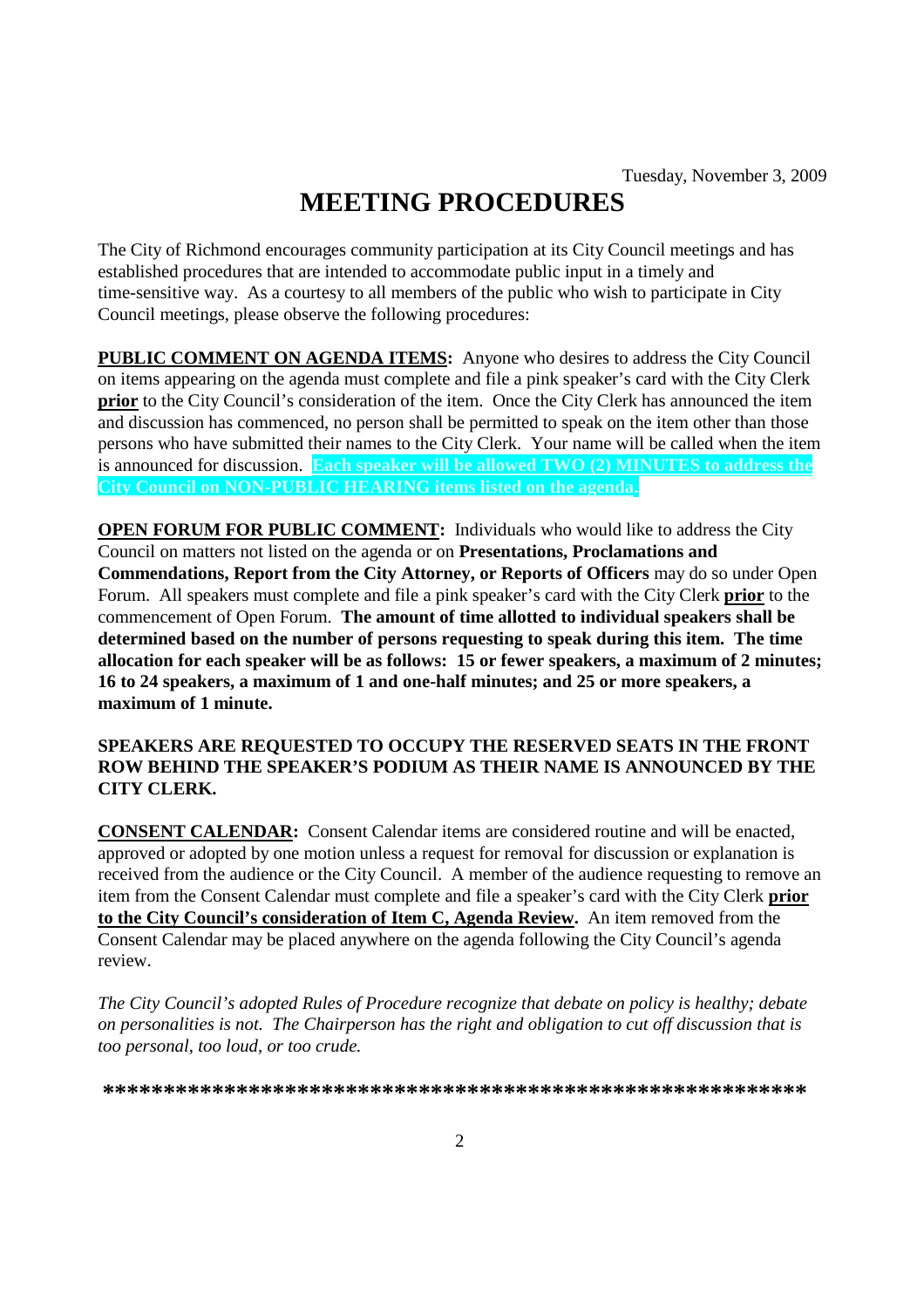# **EVENING OPEN SESSION**

5:00 p.m.

### **A. ROLL CALL**

#### **B. PUBLIC COMMENT**

### **C. ADJOURN TO CLOSED SESSION**

# **CLOSED SESSION**

Shimada Room of the Community Services Building

#### **A. CITY COUNCIL**

**A-1.** LIABILITY CLAIMS - PENDING LITIGATION (Government Code Section 54956.9):

Robert and Rosalia McMasters vs. City of Richmond

**A-2.** CONFERENCE WITH LEGAL COUNSEL - EXISTING LITIGATION (Subdivision [a] of Government Code Section 54956.9):

Citizens for Eastshore Parks vs. City of Richmond

**A-3.** CONFERENCE WITH LEGAL COUNSEL - ANTICIPATED LITIGATION (Significant exposure to litigation pursuant to Subdivision (b) of Government Code Section 54956.9):

One Case

**A-4.** CONFERENCE WITH LEGAL COUNSEL - ANTICIPATED LITIGATION (Initiation of litigation pursuant to Subdivision (c) of Section 54956.9):

One case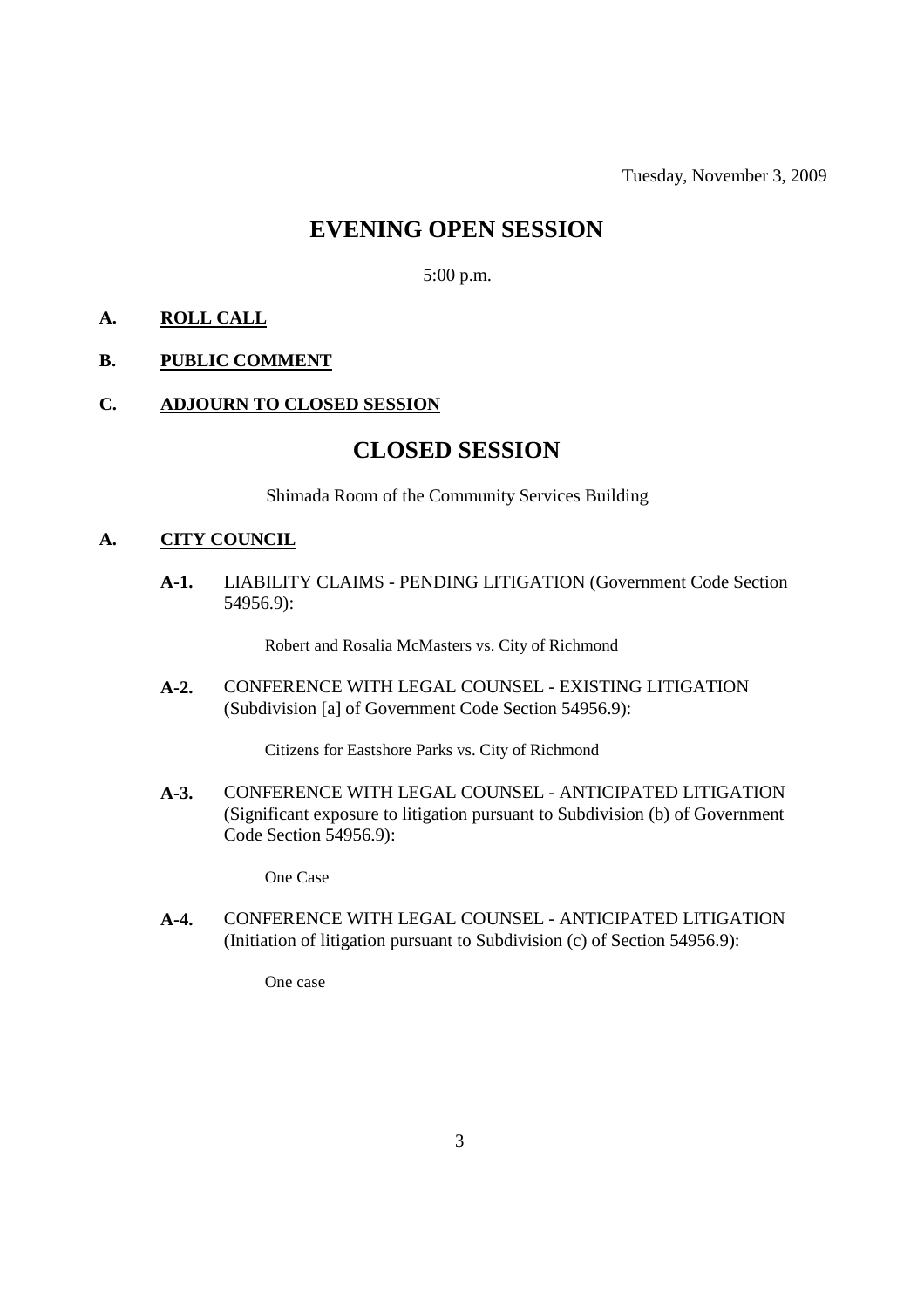### **A-5.** CONFERENCE WITH REAL PROPERTY NEGOTIATOR (Government Code Section 54956.8):

Property: Point Molate (site of former Naval Shipyard Depot) Agency Negotiators: Bill Lindsay and Janet Schneider Negotiating Party: Upstream Point Molate LLC Under Negotiation: Price and Terms of Payment

**\*\*\*\*\*\*\*\*\*\*\*\*\*\*\*\*\*\*\*\*\*\*\*\*\*\*\*\*\*\*\*\*\*\*\*\*\*\*\*\*\*\*\*\*\*\*\*\*\*\*\*\*\*\*\*\*\*\***

# **SPECIAL MEETING RICHMOND HOUSING AUTHORITY**

6:20 p.m.

- **A. PLEDGE TO THE FLAG**
- **B. ROLL CALL**
- **C. STATEMENT OF CONFLICT OF INTEREST**
- **D. OPEN FORUM FOR PUBLIC COMMENT**
- **E. AGENDA REVIEW**

### **F. HOUSING AUTHORITY CONSENT CALENDAR**

- **F-1.** ADOPT a resolution authorizing the Housing Authority Executive Director to submit the 2009 Section 8 Management Assessment Program (SEMAP) Certification to the U.S. Department of Housing and Urban Development (HUD) (this item was reviewed by the Housing Advisory Commission at their October 19, 2009, meeting and recommended to the Housing Authority Board for approval) - Richmond Housing Authority (Tim Jones 621-1310).
- **F-2.** APPROVE the minutes of the Special Meeting held on May 19, 2009, and Special Joint Meetings held on June 16, July 7, and 28, 2009 - City Clerk's Office (Diane Holmes 620-6513).

### **G. ADJOURNMENT**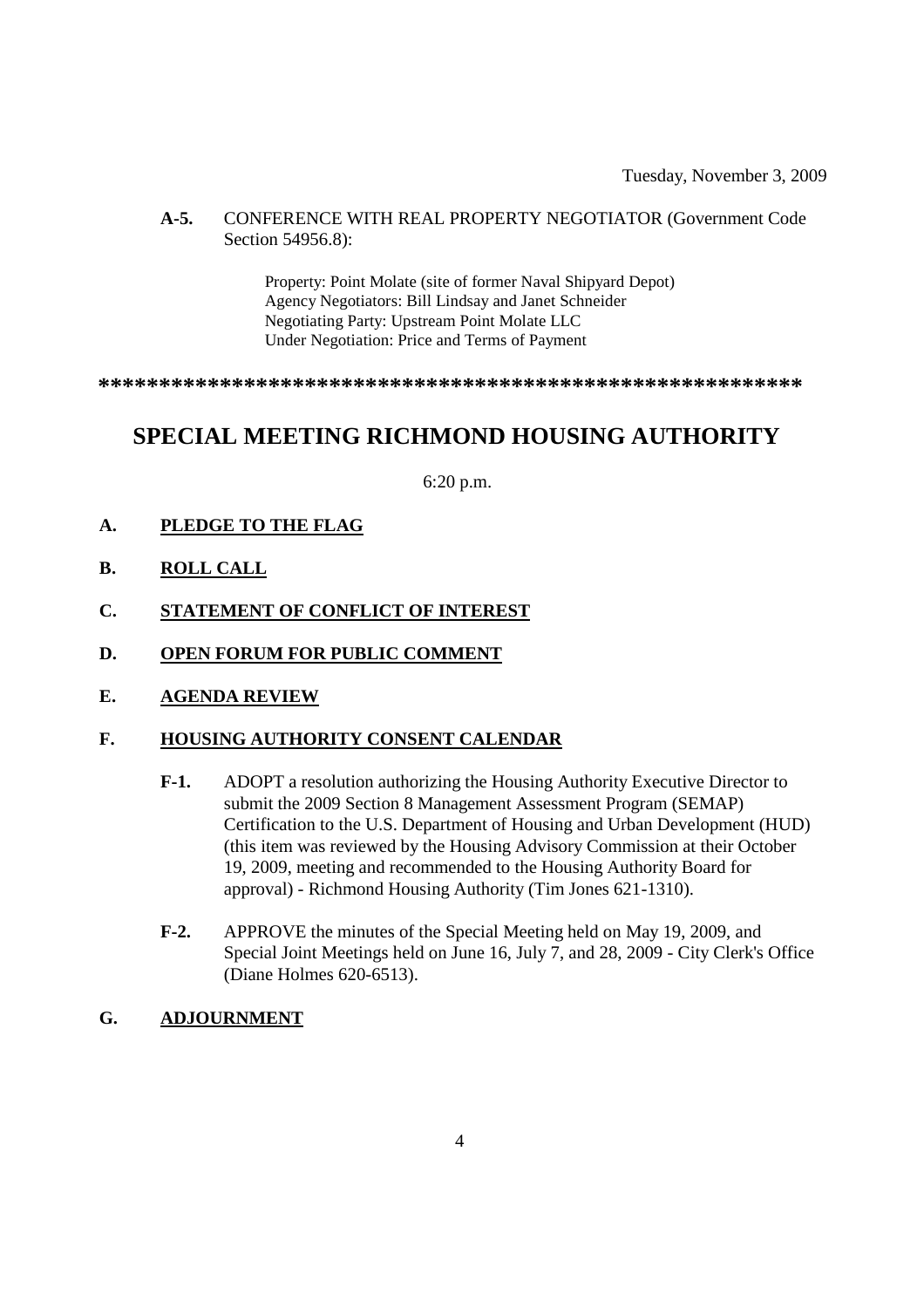Tuesday, November 3, 2009

# **RICHMOND CITY COUNCIL**

6:30 p.m.

### **A. ROLL CALL**

### **B. STATEMENT OF CONFLICT OF INTEREST**

**C. OPEN FORUM FOR PUBLIC COMMENT**

### **D. AGENDA REVIEW**

### **E. REPORT FROM THE CITY ATTORNEY OF FINAL DECISIONS MADE AND NON-CONFIDENTIAL DISCUSSIONS HELD DURING CLOSED SESSION**

#### **F. CITY COUNCIL CONSENT CALENDAR**

- **F-1.** APPROVE a contract with the Oakland Private Industry Council (OPIC) to procure goods and services on behalf of RichmondWORKS and in support of East Bay Works One Stop Career Center System for a term beginning November 2, 2009, through June 30, 2010. The contract amount will not exceed \$56,581 - Employment & Training (Sal Vaca 307-8006).
- **F-2.** APPROVE the Land Use Agreement between the City of Richmond and the Richmond Certified Farmers Market Association for the lease of the northern section of the parking lot located on Barrett Avenue between 24th Street and 25th Street weekly on Fridays for the purpose of operating a weekly farmers market - City Manager's Office (Bill Lindsay 620-6512).
- **F-3.** APPROVE the purchase of eight BH Fitness T11 treadmills for seven fire stations and the training center from the Gym Doctors in the amount of \$25,375, as part of the Fire Department's grant-funded health and wellness program - Fire Department (Chief Michael Banks 307-8041).
- **F-4.** APPROVE a grant award to the Office of Neighborhood Safety in the amount of \$400,000 in California Gang Reduction and Intervention Program (CalGRIP) funding from the California Emergency Management Agency (CalEMA) to confront the issue of gang violence in the City of Richmond - Office of Neighborhood Safety (DeVone Boggan 621-1219).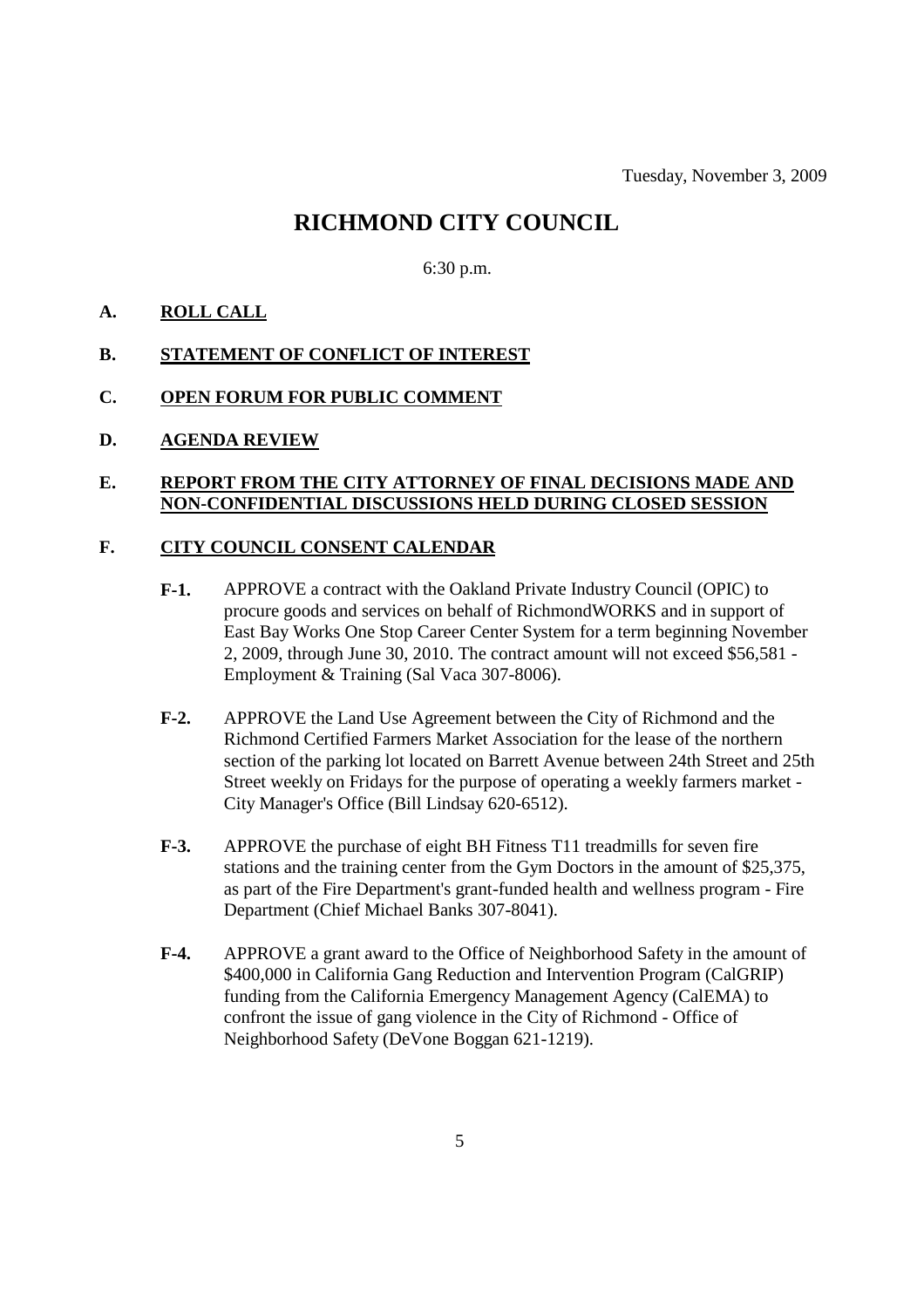- **F-5.** INTRODUCE an ordinance (first reading) establishing the wages, salary, and compensation for the new classification of Communications Call Taker (Salary Range No.14A: \$3,559 - \$4,327/month). This position will support the Dispatcher classification and will allow the Dispatchers to focus on handling radio transmissions - Human Resources Management (Leslie Knight 620-6600).
- **F-6.** ADOPT a resolution amending the City of Richmond's Position Classification Plan to add the new classification of Communications Call Taker. This position will support the Dispatcher classification and will allow the Dispatchers to focus on handling radio transmissions - Human Resources Management (Leslie Knight 620-6600).
- **F-7.** APPROVE the minutes for the regular meeting held on September 8, 2009 City Clerk's Office (Diane Holmes 620-6513).
- **F-8.** RECEIVE a report on meetings with elected officials and federal agencies in Washington, DC to discuss American Recovery & Reinvestment Act (ARRA) funding and other potential federal grant opportunities, and RECEIVE an update on ARRA funding in the City of Richmond - City Manager's Office (Bill Lindsay 620-6512).
- **F-9.** APPROVE the following reappointment: Recreation and Parks Commission: Pamela Saucer-Bilbo, Incumbent, term expiring October 26, 2012 - Mayor's Office (Mayor McLaughlin 620-6503).
- **F-10.** APPROVE an emergency contract with A-1 Rememdiation Services to abate lead, asbestos, and mold at the Martin Luther King (MLK) Community Center in an amount not to exceed \$175,000 - Public Works Department (Yader A. Bermudez 231-3009).
- **F-11.** ADOPT a resolution authorizing and directing the mayor to execute and the city clerk to record an Encroachment Agreement with Augusto Jr. and Arraceli Ferriols to encroach upon a portion of Parcel M in Subdivision 4833 - City Attorney's Office (Randy Riddle 620-6509).
- **F-12.** ADOPT a resolution of the Richmond City Council authorizing the city manager to apply for energy efficiency loans from the California Energy Commission to implement energy efficiency measures and to ACCEPT a loan up to \$3,000,000 - City Manager's Office (Bill LIndsay 620-6512).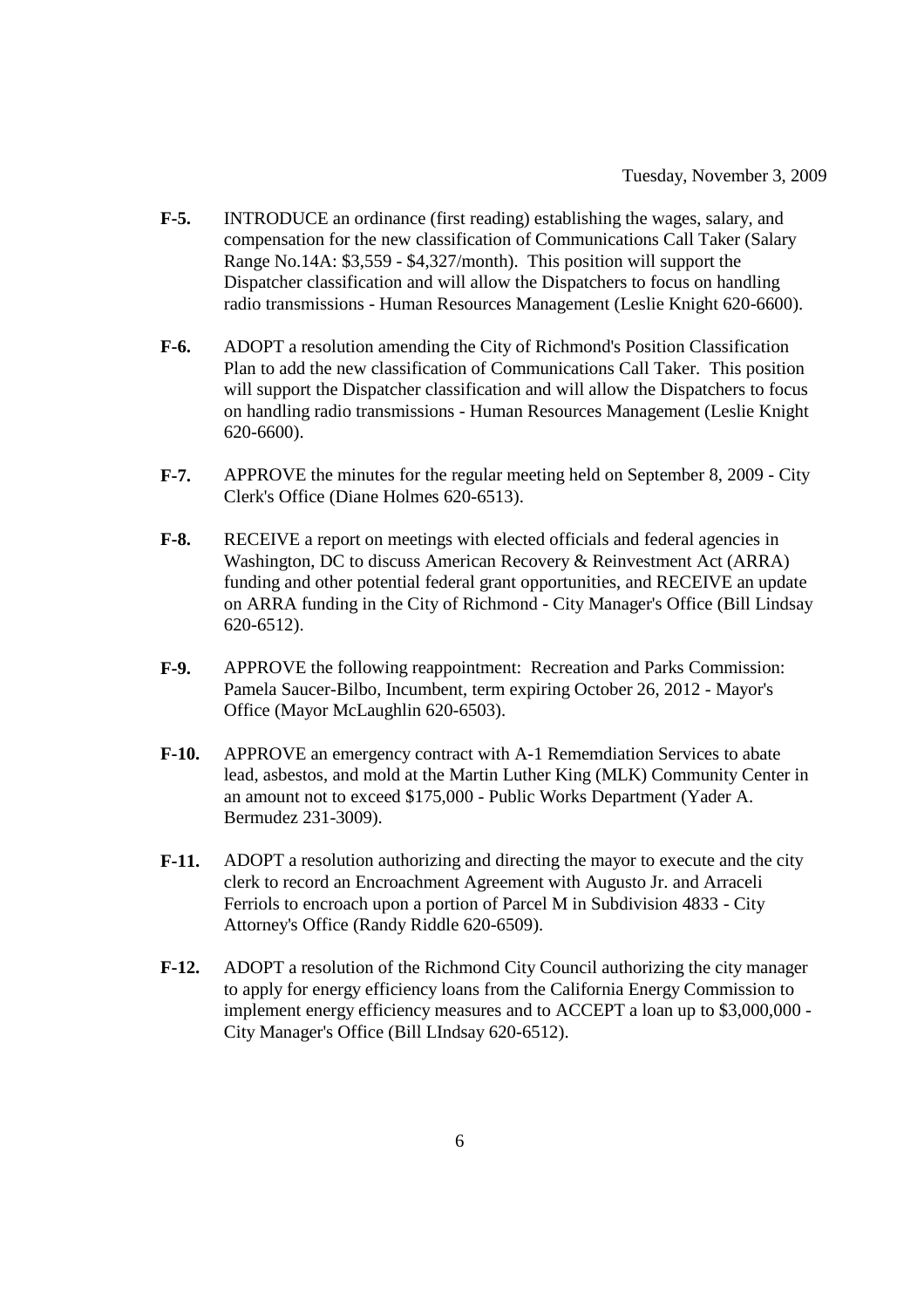# **G. PUBLIC HEARINGS**

- **G-1.** Public hearing to MODIFY the Planning Commission's approval of a Parcel Map (MS 756-08) to subdivide an existing residential lot located at 367 Western Drive in the Point Richmond neighborhood, into two lots (10,808 and 6,002 square ft) to include additional conditions as agreed upon by the appellant, Matt Anacker, and the applicant, Steve Kowalski. Department of Planning and Building Services (Richard Mitchell 620-6706).
- **G-2.** APPROVE a resolution authorizing the City of Richmond to levy special assessments against certain properties having unpaid invoices related to administrative citations, nuisance abatement costs, and foreclosure ordinance fines pursuant to Richmond Municipal Code Chapters 9.22 and 2.63 - Police Department (Chief Chris Magnus 621-1802).

# **H. RESOLUTIONS**

**H-1.** ADOPT a resolution declaring Richmond a Human Rights City, at the recommendation of the Human Relations and Human Rights Commission - Mayor's Office (Mayor McLaughlin 620-6503) and Councilmember Ritterman (620-6581).

# **I. ORDINANCES**

- **I-1.** INTRODUCE an ordinance (first reading) to add Chapter 12.29 (Street Opening and Pavement Restoration Regulations) to the Richmond Municipal Code, establishing a moratorium against excavating in newly resurfaced streets (Note: three alternative ordinances are provided for Council consideration) - Engineering Services (Rich Davidson 307-8105/Edric Kwan 621-1825).
- **I-2.** ADOPT an ordinance (second reading) adding Chapter 7.107 to the Richmond Municipal Code, which will prohibit the sale of tobacco in drug stores that contain pharmacies, or alternatively INTRODUCE an amended version of that ordinance (first reading) that contains revised provisions aimed at clarifying the scope and application of the ordinance - Councilmember Ritterman (620-6581)

# **J. COUNCIL AS A WHOLE**

**J-1.** DISCUSS and approve formulating a Paramedic and Public Safety Measure for the Primary Election Ballot in June 2010 - Councilmember Viramontes and Vice Mayor Lopez (620-6581).